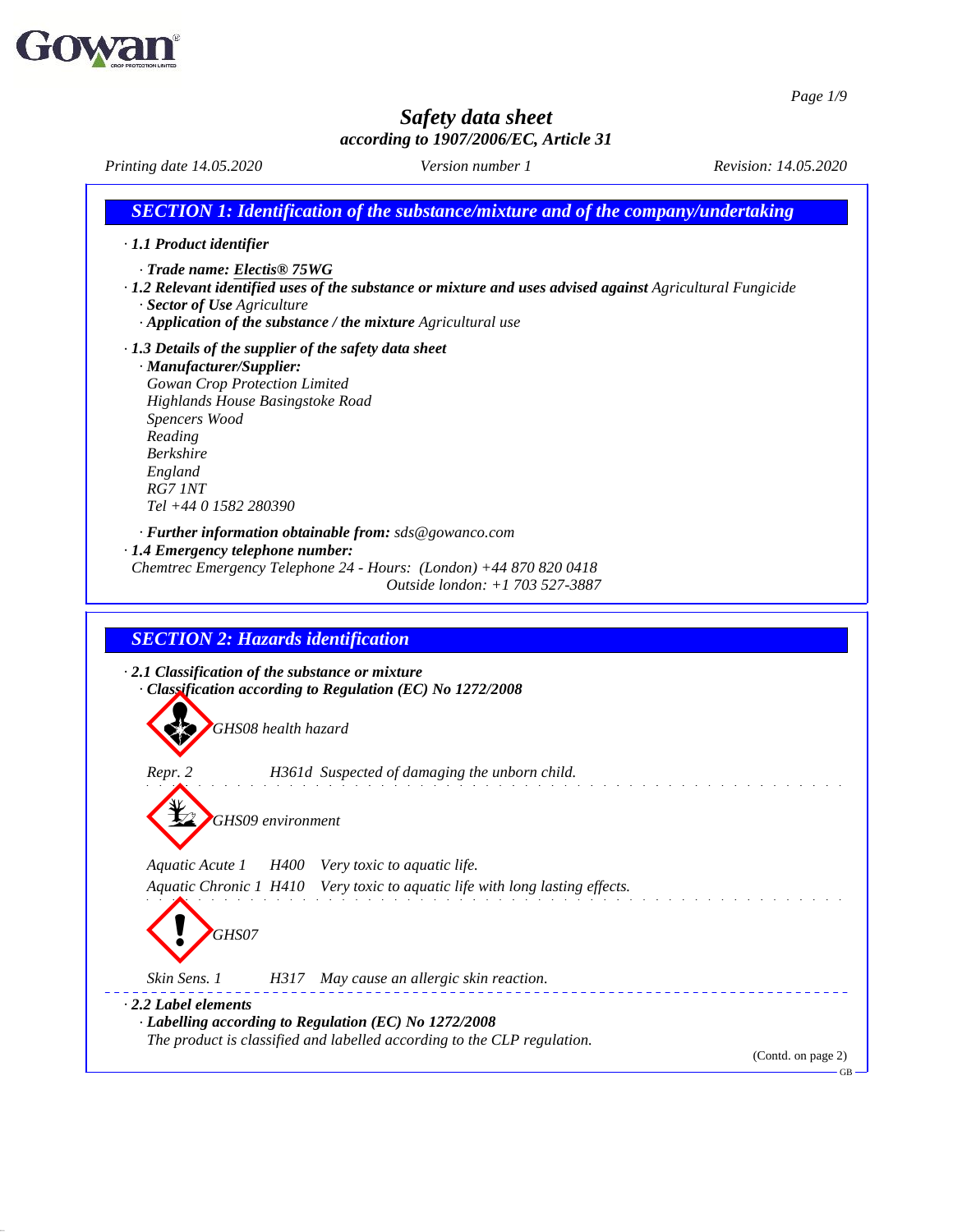*Printing date 14.05.2020 Version number 1 Revision: 14.05.2020*

51.0.11

(Contd. of page 1)

*Trade name: Electis® 75WG*

| GHS07<br>GHS08                          | GHS09                                                                                                                                                              |
|-----------------------------------------|--------------------------------------------------------------------------------------------------------------------------------------------------------------------|
| · Signal word Warning                   |                                                                                                                                                                    |
|                                         | · Hazard-determining components of labelling:                                                                                                                      |
|                                         | Mancozèbe (ISO) / complexe (polymère) d'éthylènebis(dithio-carbamate) de manganèse avec sel de zinc                                                                |
|                                         | Zoxamide (ISO) / (RS)-3,5-dichloro-N-(3-chloro-1-ethyl-1-methyl-2-oxopropyl)-p-toluamide                                                                           |
| · Hazard statements                     |                                                                                                                                                                    |
|                                         | H317 May cause an allergic skin reaction.                                                                                                                          |
|                                         | H361d Suspected of damaging the unborn child.                                                                                                                      |
|                                         | H410 Very toxic to aquatic life with long lasting effects.                                                                                                         |
| · Precautionary statements              |                                                                                                                                                                    |
| P <sub>101</sub>                        | If medical advice is needed, have product container or label at hand.                                                                                              |
| P102                                    | Keep out of reach of children.                                                                                                                                     |
| P <sub>103</sub>                        | Read label before use.                                                                                                                                             |
| P201                                    | Obtain special instructions before use.                                                                                                                            |
| P202                                    | Do not handle until all safety precautions have been read and understood.                                                                                          |
| P261                                    | Avoid breathing dust/fume/gas/mist/vapours/spray.                                                                                                                  |
| P272                                    | Contaminated work clothing should not be allowed out of the workplace.                                                                                             |
| P273                                    | Avoid release to the environment.                                                                                                                                  |
| P280                                    | Wear protective gloves/protective clothing/eye protection/face protection.                                                                                         |
|                                         | P301+P330+P331 IF SWALLOWED: Rinse mouth. Do NOT induce vomiting.                                                                                                  |
| $P302 + P350$                           | IF ON SKIN: Gently wash with plenty of soap and water.                                                                                                             |
|                                         | P305+P351+P338 IF IN EYES: Rinse cautiously with water for several minutes. Remove contact lenses, if                                                              |
|                                         | present and easy to do. Continue rinsing.                                                                                                                          |
| $P308 + P313$                           | IF exposed or concerned: Get medical advice/attention.                                                                                                             |
| P312                                    | Call a POISON CENTER/doctor if you feel unwell.                                                                                                                    |
| $P333 + P313$                           | If skin irritation or rash occurs: Get medical advice/attention.                                                                                                   |
| P363<br>P391                            | Wash contaminated clothing before reuse.                                                                                                                           |
| P405                                    | Collect spillage.                                                                                                                                                  |
| <i>P501</i>                             | Store locked up.                                                                                                                                                   |
|                                         | Dispose of contents/container in accordance with local/regional/national/international<br>regulations.                                                             |
| · Additional information:               |                                                                                                                                                                    |
|                                         | To avoid risks to human health and the environment, comply with the instructions for use.                                                                          |
| $\cdot$ 2.3 Other hazards               |                                                                                                                                                                    |
| · Results of PBT and vPvB assessment    |                                                                                                                                                                    |
| · <b>PBT</b> : Not applicable.          |                                                                                                                                                                    |
| $\cdot$ vPvB: Not applicable.           |                                                                                                                                                                    |
|                                         |                                                                                                                                                                    |
|                                         |                                                                                                                                                                    |
|                                         | <b>SECTION 3: Composition/information on ingredients</b>                                                                                                           |
| 3.2 Chemical characterisation: Mixtures |                                                                                                                                                                    |
|                                         | · Description: Mixture of substances listed below with nonhazardous additions.                                                                                     |
|                                         |                                                                                                                                                                    |
| · Dangerous components:                 | Mancozèbe (ISO) / complexe (polymère) d'éthylènebis(dithio-carbamate) de 66.7%                                                                                     |
| CAS: 8018-01-7                          |                                                                                                                                                                    |
|                                         |                                                                                                                                                                    |
|                                         | EC number: 616-995-5 manganèse avec sel de zinc<br>$\leftrightarrow$ Repr. 2, H361d; $\leftrightarrow$ Aquatic Acute 1, H400; $\leftrightarrow$ Skin Sens. 1, H317 |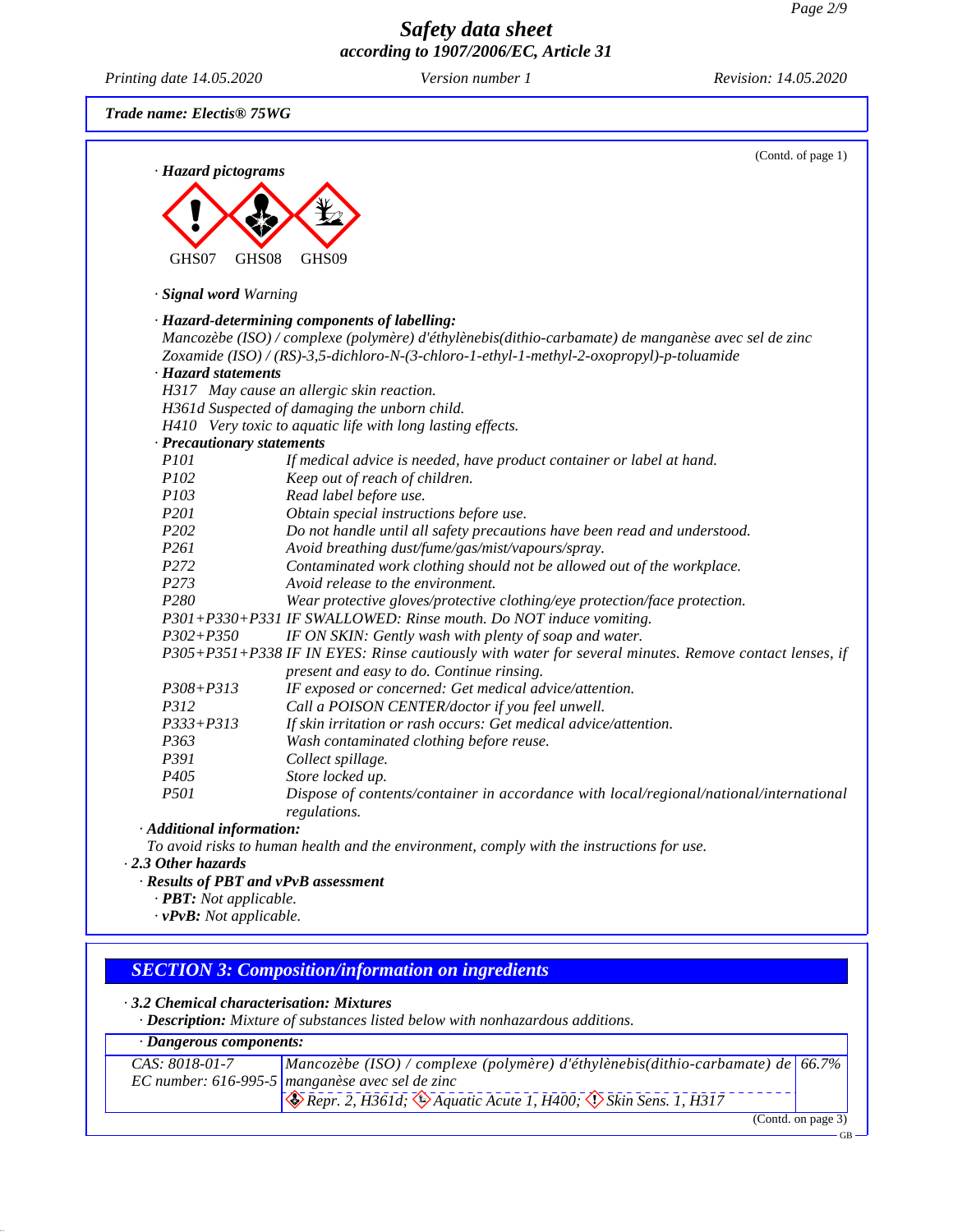GB

# *Safety data sheet according to 1907/2006/EC, Article 31*

*Printing date 14.05.2020 Version number 1 Revision: 14.05.2020*

*Trade name: Electis® 75WG*

|                                                        | (Contd. of page 2)                                                                                                                                                                                                                                                                                                                                 |
|--------------------------------------------------------|----------------------------------------------------------------------------------------------------------------------------------------------------------------------------------------------------------------------------------------------------------------------------------------------------------------------------------------------------|
| CAS: 156052-68-5<br>EC number: $605-037-1$ p-toluamide | Zoxamide (ISO) / (RS)-3,5-dichloro-N-(3-chloro-1-ethyl-1-methyl-2-oxopropyl)-<br>8.3%                                                                                                                                                                                                                                                              |
|                                                        | Aquatic Acute 1, H400; Aquatic Chronic 1, H410; $\langle \cdot \rangle$ Skin Sens. 1, H317                                                                                                                                                                                                                                                         |
|                                                        | · Additional information: For the wording of the listed hazard phrases refer to section 16.                                                                                                                                                                                                                                                        |
|                                                        |                                                                                                                                                                                                                                                                                                                                                    |
| <b>SECTION 4: First aid measures</b>                   |                                                                                                                                                                                                                                                                                                                                                    |
| 4.1 Description of first aid measures                  |                                                                                                                                                                                                                                                                                                                                                    |
| $\cdot$ After inhalation:                              |                                                                                                                                                                                                                                                                                                                                                    |
|                                                        | Supply fresh air and to be sure call for a doctor.                                                                                                                                                                                                                                                                                                 |
|                                                        | In case of unconsciousness place patient stably in side position for transportation.                                                                                                                                                                                                                                                               |
|                                                        | · After skin contact: Immediately wash with water and soap and rinse thoroughly.                                                                                                                                                                                                                                                                   |
| $\cdot$ After eye contact:                             | Flush eyes thoroughly with water for several minutes. Remove contact lenses after initial 1-2 minutes and                                                                                                                                                                                                                                          |
| ophthalmologist.                                       | continue flushing for several additional minutes. If effects occur, consult a physician, preferably an                                                                                                                                                                                                                                             |
| · After swallowing:                                    |                                                                                                                                                                                                                                                                                                                                                    |
|                                                        | Do not induce vomiting. Provided the patient is conscious, wash mouth with water and give plenty of water to<br>drink. Consult a physician. The decision of whether to induce vomiting or not should be made by a physician.<br>$\cdot$ 4.2 Most important symptoms and effects, both acute and delayed No further relevant information available. |
|                                                        | $\cdot$ 4.3 Indication of any immediate medical attention and special treatment needed                                                                                                                                                                                                                                                             |
|                                                        | Supportive care. Treatment based on judgement of physician in response to symptoms of patient.                                                                                                                                                                                                                                                     |
|                                                        |                                                                                                                                                                                                                                                                                                                                                    |
| <b>SECTION 5: Firefighting measures</b>                |                                                                                                                                                                                                                                                                                                                                                    |
| .5.1 Extinguishing media                               |                                                                                                                                                                                                                                                                                                                                                    |
| · Suitable extinguishing agents:                       |                                                                                                                                                                                                                                                                                                                                                    |
|                                                        | CO2, powder or water spray. Fight larger fires with water spray or alcohol resistant foam.                                                                                                                                                                                                                                                         |
| .5.3 Advice for firefighters                           | .5.2 Special hazards arising from the substance or mixture No further relevant information available.                                                                                                                                                                                                                                              |
|                                                        | Keep containers cool by spraying with water. Contain run-off to prevent entry into water or drainage systems.                                                                                                                                                                                                                                      |
|                                                        | Avoid breathing smoke. Work upwind of any spill.                                                                                                                                                                                                                                                                                                   |
|                                                        | Keep containers cool by spraying with water. Contain run-off to prevent entry into water or drainage systems.                                                                                                                                                                                                                                      |
|                                                        | Avoid breathing smoke. Work upwind of any spill.                                                                                                                                                                                                                                                                                                   |
|                                                        | · Protective equipment: Wear protective clothing and use self-contained breathing apparatus.                                                                                                                                                                                                                                                       |
| · Additional information                               |                                                                                                                                                                                                                                                                                                                                                    |
|                                                        | During a fire, smoke may contain the original material in addition to combustion products of varying<br>composition which may be toxic and/ or irritating.                                                                                                                                                                                         |
|                                                        |                                                                                                                                                                                                                                                                                                                                                    |

*Combustion products include: Hydrogen sulphide. Hydrogen chloride. Nitrogen oxides. Sulphur oxides. Carbon oxides.*

## *SECTION 6: Accidental release measures*

51.0.11

*· 6.1 Personal precautions, protective equipment and emergency procedures Wear appropriate safety clothing and eye/face protection (see Section 8). Remove contaminated clothing* immediately, wash skin area with soap and water, and launder clothing before re-use or dispose of properly. *· 6.2 Environmental precautions: Inform respective authorities in case of seepage into water course or sewage system. Do notallow to enter sewers/ surface or ground water.* (Contd. on page 4)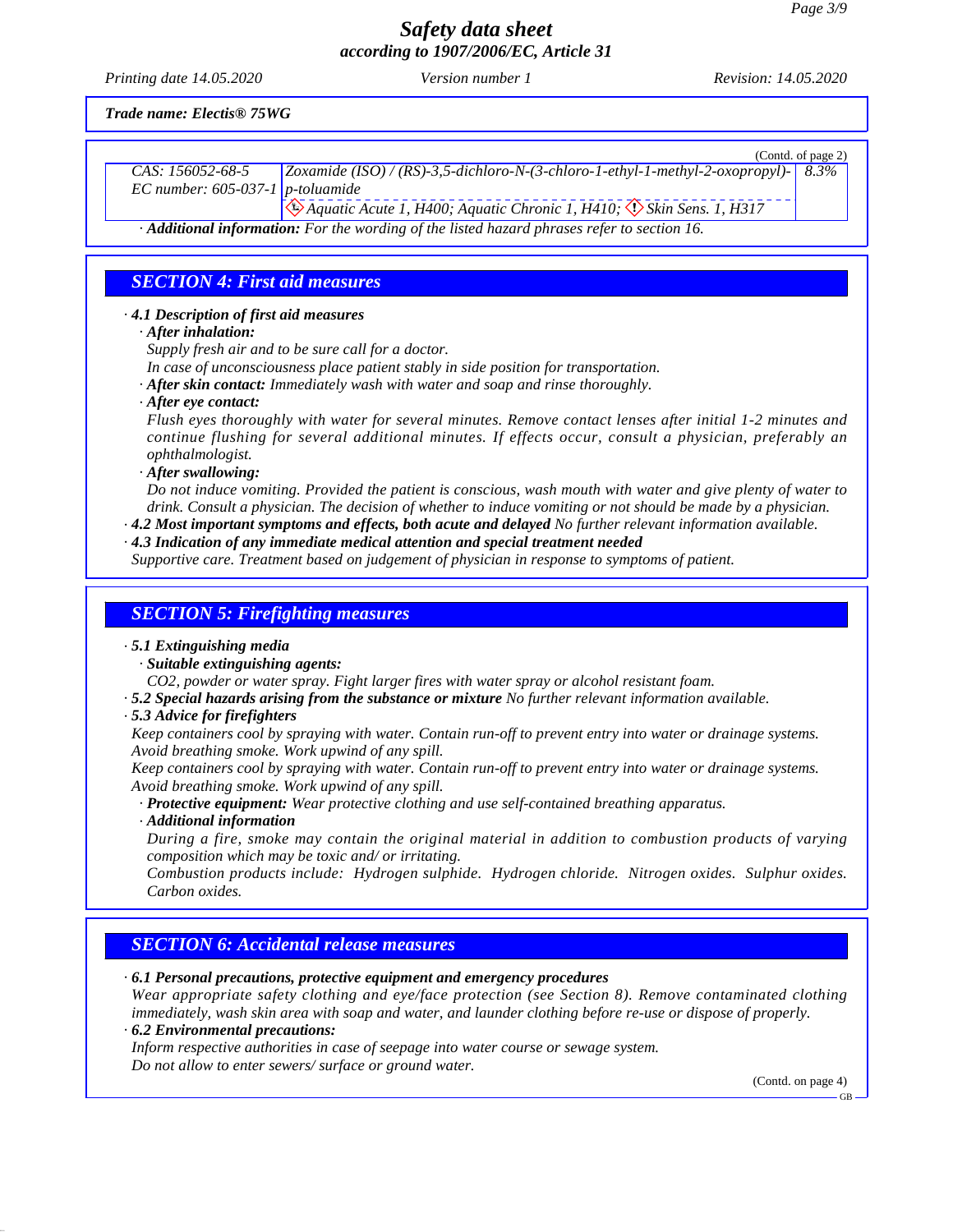*Printing date 14.05.2020 Version number 1 Revision: 14.05.2020*

(Contd. of page 3)

#### *Trade name: Electis® 75WG*

*· 6.3 Methods and material for containment and cleaning up:*

Spills should be cleaned up immediately using care to minimise generation of airborne dust. Collect all waste *material and place in closable marked containers. For large spills, barricade area and consult manufacturer. If further assistance is required, telephone the emergency contact number.*

#### *· 6.4 Reference to other sections*

*See Section 7 for information on safe handling.*

*See Section 8 for information on personal protection equipment.*

*See Section 13 for disposal information.*

## *SECTION 7: Handling and storage*

#### *· 7.1 Precautions for safe handling*

*Ensure good ventilation/exhaustion at the workplace.*

Use good personal hygiene. Do not consume or store food in the work area. Wash hands and exposed skin before *eating, drinking or smoking and after work.*

*· Information about fire - and explosion protection: No special measures required.*

#### *· 7.2 Conditions for safe storage, including any incompatibilities*

*· Storage:*

*· Requirements to be met by storerooms and receptacles:*

Product should be stored in compliance with local regulations. Store in a cool, dry, well-ventilated place in *the original container. Do notstore near food, drink, animal feeding stuffs, pharmaceuticals, cosmetics or fertilizers. Keep out of reach of children.*

*· Information about storage in one common storage facility: Not required.*

*· Further information about storage conditions: Store in cool, dry conditions in well sealed receptacles.*

*· 7.3 Specific end use(s) No further relevant information available.*

### *SECTION 8: Exposure controls/personal protection*

*· Additional information about design of technical facilities: No further data; see item 7.*

#### *· 8.1 Control parameters*

*Provide general and/or local exhaust ventilation to control airborne levels below the exposure guidelines. · Ingredients with limit values that require monitoring at the workplace:*

*The product does not contain any relevant quantities of materials with critical values that have to be monitored at the workplace.*

*· Additional information: The lists valid during the making were used as basis.*

*· 8.2 Exposure controls Mancozeb: recommendation is 1.0 mg/m³.*

#### *· Personal protective equipment:*

*· General protective and hygienic measures:*

*Keep away from foodstuf s, beverages and feed.*

*Immediately remove all soiled and contaminated clothing*

- *Wash hands before breaks and at the end of work.*
- *· Respiratory protection:*

51.0.11

In case of brief exposure or low pollution use respiratory filter device. In case of intensive or longer exposure *use self-contained respiratory protective device.*

*For most conditions, no respiratory protection should be needed. However, when airborne exposure guidelines and/or comfort levels may be exceeded use an approved air-purifying respirator. For emergency conditions, use an approved positive-pressure self-contained breathing apparatus.*

(Contd. on page 5)

GB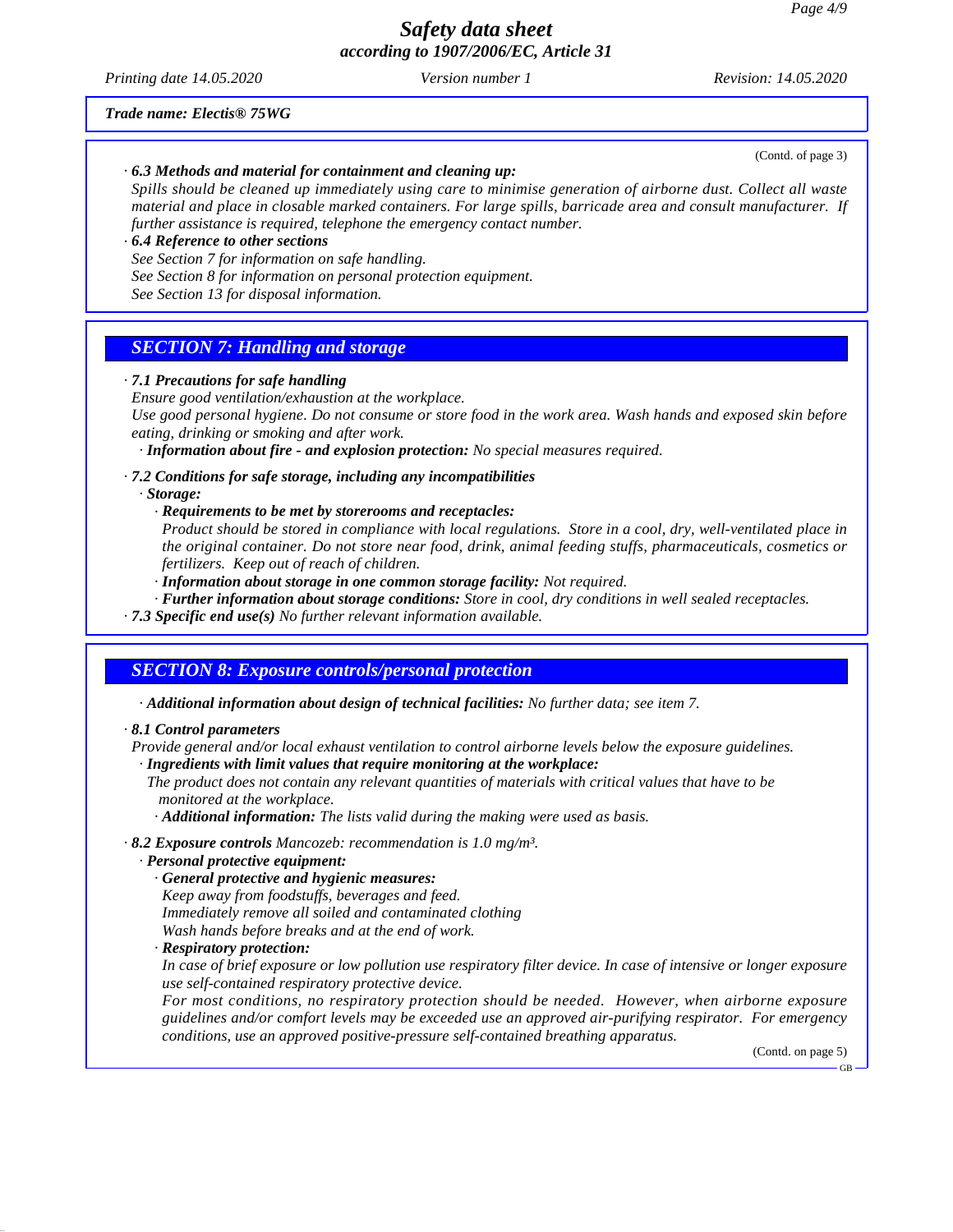*Printing date 14.05.2020 Version number 1 Revision: 14.05.2020*

(Contd. of page 4)

*Trade name: Electis® 75WG*

*· Protection of hands:*



*The glove material has to be impermeable and resistant to the product/ the substance/ the preparation.* Due to missing tests no recommendation to the glove material can be given for the product/ the preparation/ *the chemical mixture.*

*Selection of the glove material on consideration of the penetration times, rates of diffusion and the degradation*

*For brief contact, no precautions other than clean body-covering clothing and chemical resistant gloves should be needed. Use chemical resistant gloves classified under standard EN 374: Protective gloves against chemicals and micro-organisms. Examples of preferred glove barrier materials include: Nitrile. Polyvinyl chloride ("PVC" or "vinyl"). Neoprene.*

When prolonged or frequently repeated contact may occur, a glove with a protection class of 5 or higher *(breakthrough time greater than 240 minutes according to EN 374) is recommended. When only brief contact* is expected, a glove with a protection class of 3 or higher (breakthrough time greater than 60 minutes *according to EN 374) is recommended.*

NOTICE: The selection of a specific glove for a particular application and duration of use in a workplace should also take into account all requisite workplace factors such as, but not limited to: Other chemicals *which may be handled, physical requirements (cut/puncture protection, dexterity, thermal protection), as well as the instructions/specifications provided by the glove supplier.*

*When prolonged or frequently repeated contact could occur, use protective clothing impervious to this material.*

*For emergency conditions: Use protective clothing impervious to this material. Selection of specific items will depend on operation.*

#### *· Material of gloves*

The selection of the suitable gloves does not only depend on the material, but also on further marks of *quality and varies from manufacturer to manufacturer. As the product is a preparation of several* substances, the resistance of the glove material can not be calculated in advance and has therefore to be *checked prior to the application.*

#### *· Penetration time of glove material*

The exact break trough time has to be found out by the manufacturer of the protective gloves and has to *be observed.*

#### *· Eye protection:*

51.0.11

*Safety glasses should be suf icient for most operations; however, for dusty operations wear chemical goggles.*

| $\cdot$ 9.1 Information on basic physical and chemical properties<br><b>General Information</b> |                     |  |
|-------------------------------------------------------------------------------------------------|---------------------|--|
| $\cdot$ Appearance:                                                                             |                     |  |
| $\cdot$ Form:                                                                                   | microgranules       |  |
| $\cdot$ Colour:                                                                                 | yellow to brown     |  |
| <i>Colour:</i>                                                                                  | slightly sulphurous |  |
| $\cdot$ pH-value at 20 $\textdegree$ C:                                                         | 7                   |  |
| $\cdot$ Change in condition                                                                     |                     |  |
| · Melting point/freezing point:                                                                 | Undetermined.       |  |
| · Initial boiling point and boiling range: Undetermined.                                        |                     |  |
| $\cdot$ Flash point:                                                                            | Not applicable.     |  |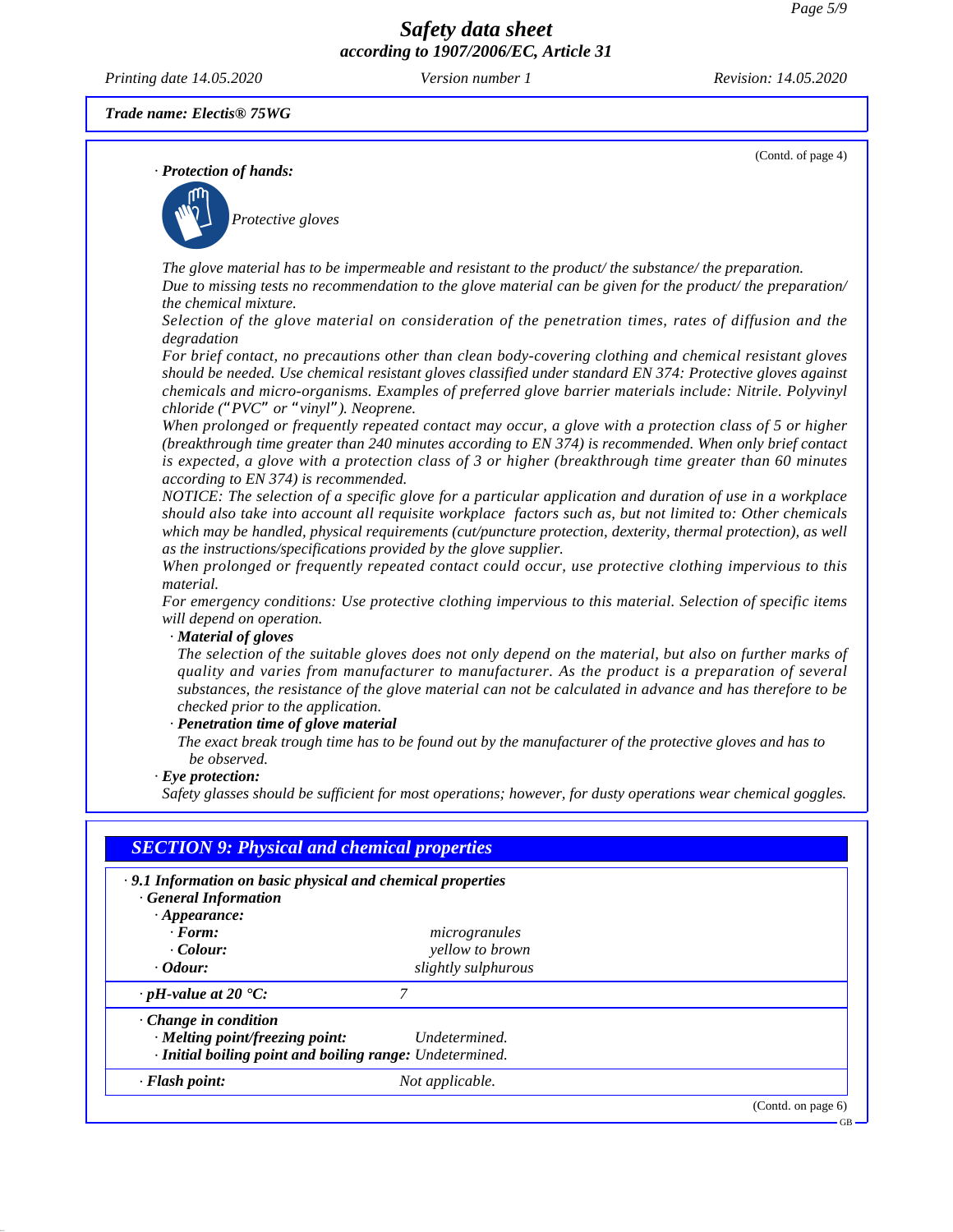*Printing date 14.05.2020 Version number 1 Revision: 14.05.2020*

*Trade name: Electis® 75WG*

|                                                                     | (Contd. of page 5)                                      |  |
|---------------------------------------------------------------------|---------------------------------------------------------|--|
| $\cdot$ Auto-ignition temperature:                                  | Product is not selfigniting.                            |  |
| $\cdot$ Explosive properties:                                       | Product does not present an explosion hazard.           |  |
| $\cdot$ Density at 20 $\cdot$ C:                                    | $.06 \text{ kg/L}$                                      |  |
| $\cdot$ Solubility in / Miscibility with<br>$\cdot$ water:          | Soluble.                                                |  |
| · Solvent content:<br>$\cdot$ Organic solvents:<br>$\cdot$ VOC (EC) | $0.0\%$<br>$0.00\%$                                     |  |
| · Solids content:<br>$\cdot$ 9.2 Other information                  | $100.0\%$<br>No further relevant information available. |  |

### *SECTION 10: Stability and reactivity*

*· 10.1 Reactivity No further relevant information available.*

- *· 10.2 Chemical stability Is stable under normal storage conditions.*
- *· Thermal decomposition / conditions to be avoided: No decomposition if used according to specifications.*
- *· 10.3 Possibility of hazardous reactions No dangerous reactions known.*
- *· 10.4 Conditions to avoid Avoid moisture. Excessive heat. Open flames.*

*· 10.5 Incompatible materials: Oxidizing agents. Acids.*

*· 10.6 Hazardous decomposition products:*

None under normal conditions of storage and use.<br>Thermal decomposition products include: Hydrogen sulphide. Carbon disulphide. Hydrogen chloride.

## *SECTION 11: Toxicological information*

#### *· 11.1 Information on toxicological effects*

51.0.11

*· Acute toxicity Based on available data, the classification criteria are not met.*

#### *· LD/LC50 values relevant for classification:*

| Electis 75 WG |                                                                                                      |
|---------------|------------------------------------------------------------------------------------------------------|
| Oral          | $ LD50 $ > 5000 mg/kg (rat)                                                                          |
|               | Dermal $LD50$ > 5000 mg/kg (rat)                                                                     |
|               | · Primary irritant effect:                                                                           |
|               | · Skin corrosion/irritation                                                                          |
|               | Prolonged skin contact is unlikely to result in absorption of harmful amounts. Prolonged or repeated |
|               | exposure may cause slight skin irritation.                                                           |
|               | · Serious eye damage/irritation May cause slight temporary eye irritation.                           |
|               | · Respiratory or skin sensitisation                                                                  |
|               | May cause an allergic skin reaction.                                                                 |
|               | Sensitising to guinea pig skin.                                                                      |
|               | $\cdot$ CMR effects (carcinogenity, mutagenicity and toxicity for reproduction)                      |
|               | $\cdot$ Germ cell mutagenicity Based on available data, the classification criteria are not met.     |
|               | $\cdot$ <b>Carcinogenicity</b> Based on available data, the classification criteria are not met.     |
|               | $\cdot$ Reproductive toxicity                                                                        |
|               | Suspected of damaging the unborn child.                                                              |
|               |                                                                                                      |

*· STOT-single exposure Based on available data, the classification criteria are not met.*

*· STOT-repeated exposure Based on available data, the classification criteria are not met.*

(Contd. on page 7)

GB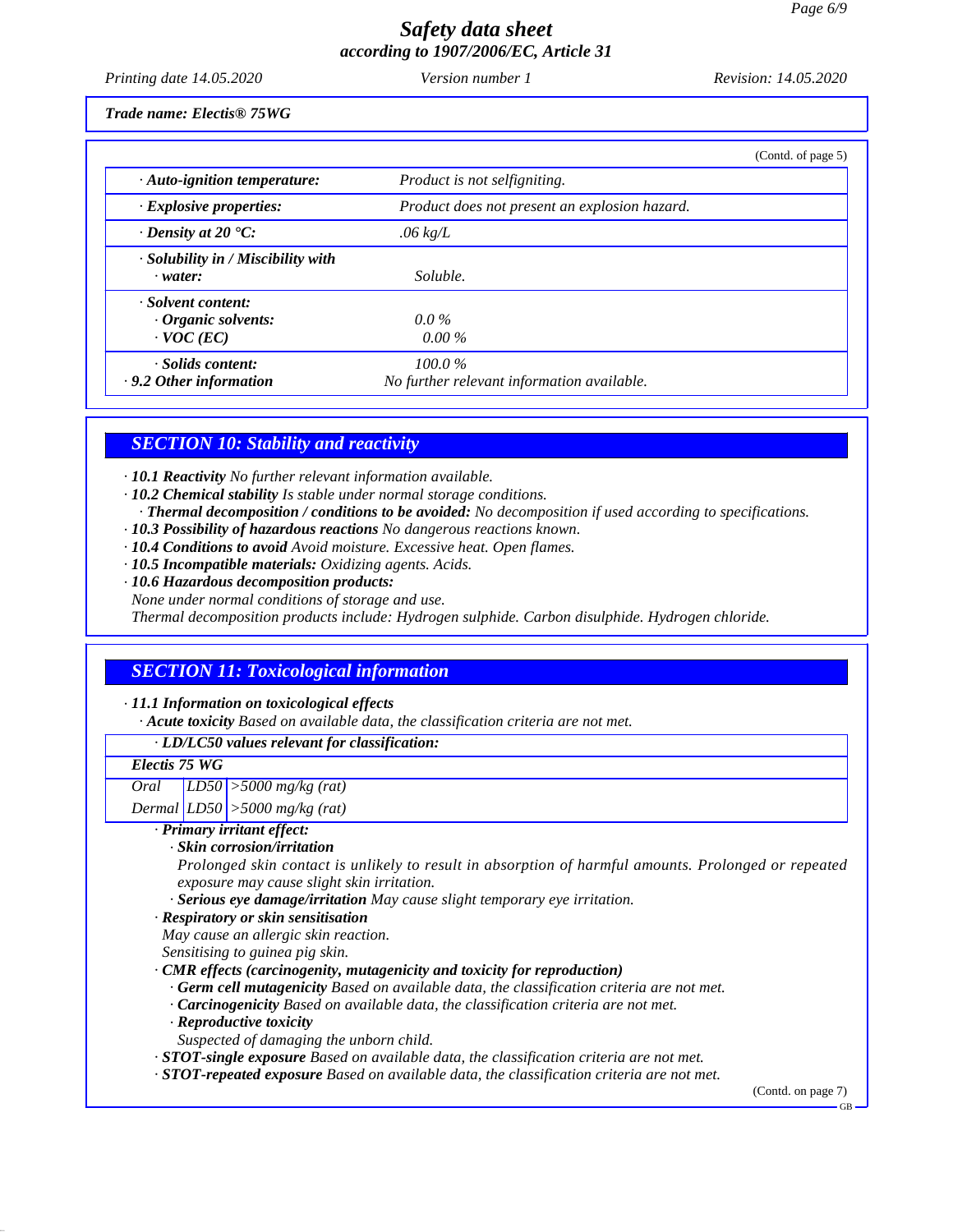*Printing date 14.05.2020 Version number 1 Revision: 14.05.2020*

(Contd. of page 6)

*Trade name: Electis® 75WG*

*· Aspiration hazard Based on available data, the classification criteria are not met.*

## *SECTION 12: Ecological information*

#### *· 12.1 Toxicity*

*· Aquatic toxicity: No further relevant information available.*

*· 12.2 Persistence and degradability*

*Assessment largely or completely based on data for active ingredient.*

*Mancozeb: Rapidly degraded in the environment by hydrolysis, oxidation, photolysis and metabolism. Tightly* bound to soil and is extremely resistant to leaching and elution. Half-life in soils is dependent on soil type and *conditions and is approximately 6-15 days.*

*Zoxamide: Half-life in soils is dependent on soil type and conditions and is approximately 2-10 days.*

## *· Other information:*

*Material is toxic to fish on an acute basis (1 mg/L<LC50 <10 mg/L).*

- *Material is toxic to aquatic invertebrates on an acute basis (1 mg/L <EC50<10 mg/L). Material is very toxic to algae (IC50 <1.0 mg/l).*
- *· 12.3 Bioaccumulative potential No further relevant information available.*

*· 12.4 Mobility in soil No further relevant information available.*

- *· Ecotoxical effects:*
	- *· Remark: Very toxic for fish*
- *· Additional ecological information:*

*· General notes:*

*Water hazard class 2 (German Regulation) (Self-assessment): hazardous for water Do not allow product to reach ground water, water course or sewage system. Danger to drinking water ifeven small quantities leak into the ground. Also poisonous for fish and plankton in water bodies. Very toxic for aquatic organisms*

#### *· 12.5 Results of PBT and vPvB assessment*

- *· PBT: Not applicable.*
- *· vPvB: Not applicable.*
- *· 12.6 Other adverse effects No further relevant information available.*

## *SECTION 13: Disposal considerations*

### *· 13.1 Waste treatment methods*

*· Recommendation*

*Must not be disposed together with household garbage. Do notallow product to reach sewage system.*

*· Uncleaned packaging:*

- *· Recommendation: Disposal must be made according to of icial regulations.*
- *· Recommended cleansing agents: Water, if necessary together with cleansing agents.*

# *SECTION 14: Transport information*

*· 14.1 UN-Number · ADR, IMDG, IATA 3077*

51.0.11

*· 14.2 UN proper shipping name*

*· ADR 3077 ENVIRONMENTALLY HAZARDOUS SUBSTANCE, SOLID, N.O.S.*

(Contd. on page 8)

GB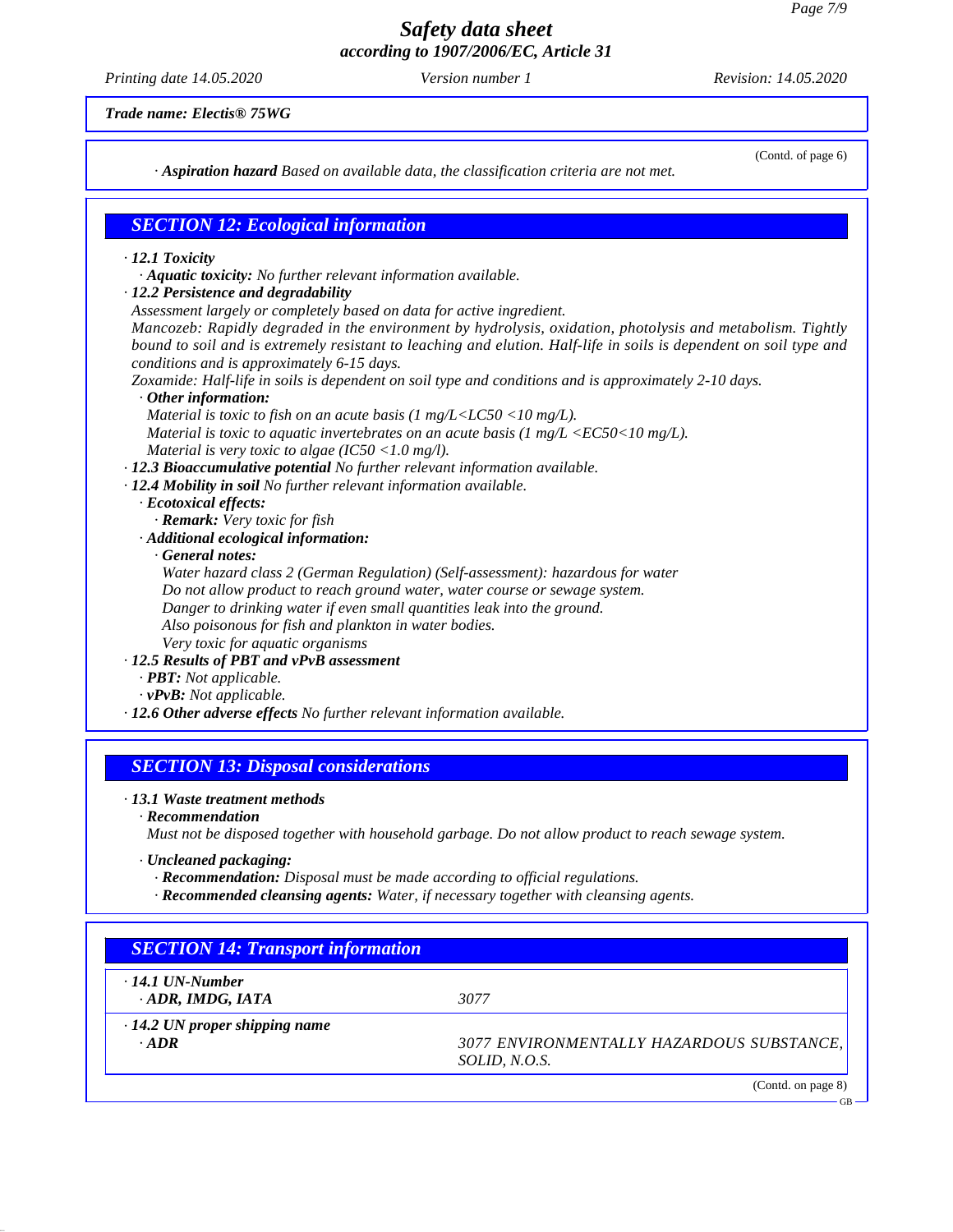*Printing date 14.05.2020 Version number 1 Revision: 14.05.2020*

*Trade name: Electis® 75WG*

|                                                   | (Contd. of page 7)                                                    |
|---------------------------------------------------|-----------------------------------------------------------------------|
| $\cdot$ IMDG, IATA                                | ENVIRONMENTALLY HAZARDOUS SUBSTANCE, SOLID,<br>N.O.S. (Mancozeb)      |
| $\cdot$ 14.3 Transport hazard class(es)           |                                                                       |
| ADR, IMDG, IATA                                   |                                                                       |
|                                                   |                                                                       |
| · Class                                           | 9 Miscellaneous dangerous substances and articles.                    |
| $-Label$                                          | 9                                                                     |
| · 14.4 Packing group                              |                                                                       |
| · ADR, IMDG, IATA                                 | III                                                                   |
| · 14.5 Environmental hazards:                     |                                                                       |
| · Marine pollutant:                               | Yes                                                                   |
|                                                   | Symbol (fish and tree)                                                |
| $\cdot$ Special marking (ADR):                    | Symbol (fish and tree)                                                |
| $\cdot$ Special marking (IATA):                   | Symbol (fish and tree)                                                |
| · 14.6 Special precautions for user               | Warning: Miscellaneous dangerous substances and articles.             |
| · Hazard identification number (Kemler code):     | 9                                                                     |
| · EMS Number:                                     | $F-A, S-F$                                                            |
| · 14.7 Transport in bulk according to Annex II of |                                                                       |
| <b>Marpol and the IBC Code</b>                    | Not applicable.                                                       |
| · Transport/Additional information:               |                                                                       |
| $\cdot$ <i>ADR</i>                                |                                                                       |
| $\cdot$ Excepted quantities (EQ):                 | E1                                                                    |
| $\cdot$ Limited quantities (LQ)                   | LQ27                                                                  |
| · Transport category                              | 3                                                                     |
| · Tunnel restriction code                         | E                                                                     |
| · UN "Model Regulation":                          | UN3077, ENVIRONMENTALLY HAZARDOUS<br>SUBSTANCE, SOLID, N.O.S., 9, III |

## *SECTION 15: Regulatory information*

*· 15.2 Chemical safety assessment: A Chemical Safety Assessment has not been carried out.*

## *SECTION 16: Other information*

This information is based on our present knowledge. However, this shall not constitute a guarantee for any *specific product features and shall not establish a legally valid contractual relationship.*

*· Relevant phrases*

51.0.11

*H317 May cause an allergic skin reaction.*

*H361d Suspected of damaging the unborn child.*

*H400 Very toxic to aquatic life.*

*H410 Very toxic to aquatic life with long lasting ef ects.*

*· Abbreviations and acronyms:*

RID: Règlement international concernant le transport des marchandises dangereuses par chemin de fer (Regulations Concerning the *International Transport of Dangerous Goods by Rail)*

(Contd. on page 9)

GB